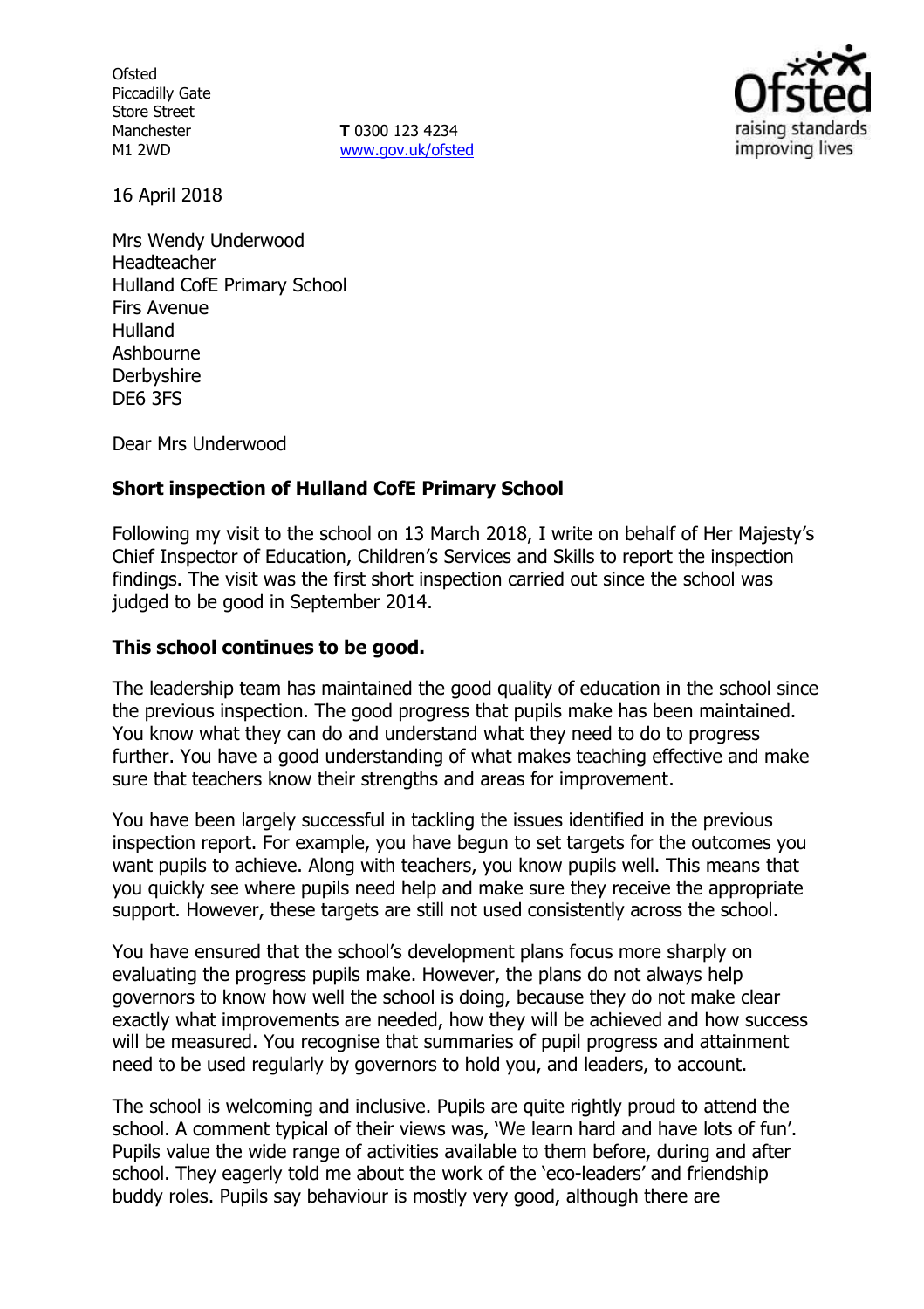

occasionally some minor disagreements on the playground. They told me about the importance of building each other's self-esteem and being positive about each other, citing a song they learned to help them remember this.

Pupils value the resources available to them in the well-developed school grounds. They told me they enjoy playing with children of different ages, taking on the 'field challenge' and following the trim-trail. They told me how they valued working with staff and parents and carers to develop the school's sensory garden.

Pupils told me that teachers give them work to challenge them. They also told me how teachers' feedback helps them to improve their work and described how this helps them to make even better progress.

All parents with whom I spoke were positive about the school and welcomed the weekly emails providing them with updates. A typical parental comment was, 'It is everything that my wife, my daughter and I believe a school should be'. The results received on Parent View, Ofsted's online survey, back this up, although a small number said communication between parents and class teachers could be improved.

Governors are ambitious for the school. They have an accurate view of the school's strengths and know what needs to improve. They make regular visits to check for themselves how things are improving.

# **Safeguarding is effective.**

School leaders have ensured that all safeguarding arrangements are fit for purpose and records are well organised. The record of checks carried out on staff working at the school is robust and well maintained. Governors understand their safeguarding duties and carry out regular checks on the schools' work.

Pupils know what to do if they have a worry or concern. They described how the 'think' and 'worry' boxes in school help them to have the guidance or support they need. They know what to do to stay safe while online and how to deal with any bullying.

## **Inspection findings**

- **Pupils in key stage 1 are achieving well, because you have begun to check more** carefully on the progress they have made since the early years. This means you know which pupils need help to catch up and make sure that they receive the help that they need. You are in the process of making sure that this level of checking is extended to all pupils in the school.
- The school's plans for improvement are appropriately focused on the right areas. However, they do not make clear exactly what improvements are needed, how they will be achieved and how success will be measured.
- Disadvantaged pupils achieve well because they are supported effectively, often receiving bespoke support. School leaders know this group of pupils well and make sure that the pupil premium funding is spent appropriately. However, the strategy for the use of this funding does not currently appear on the school's